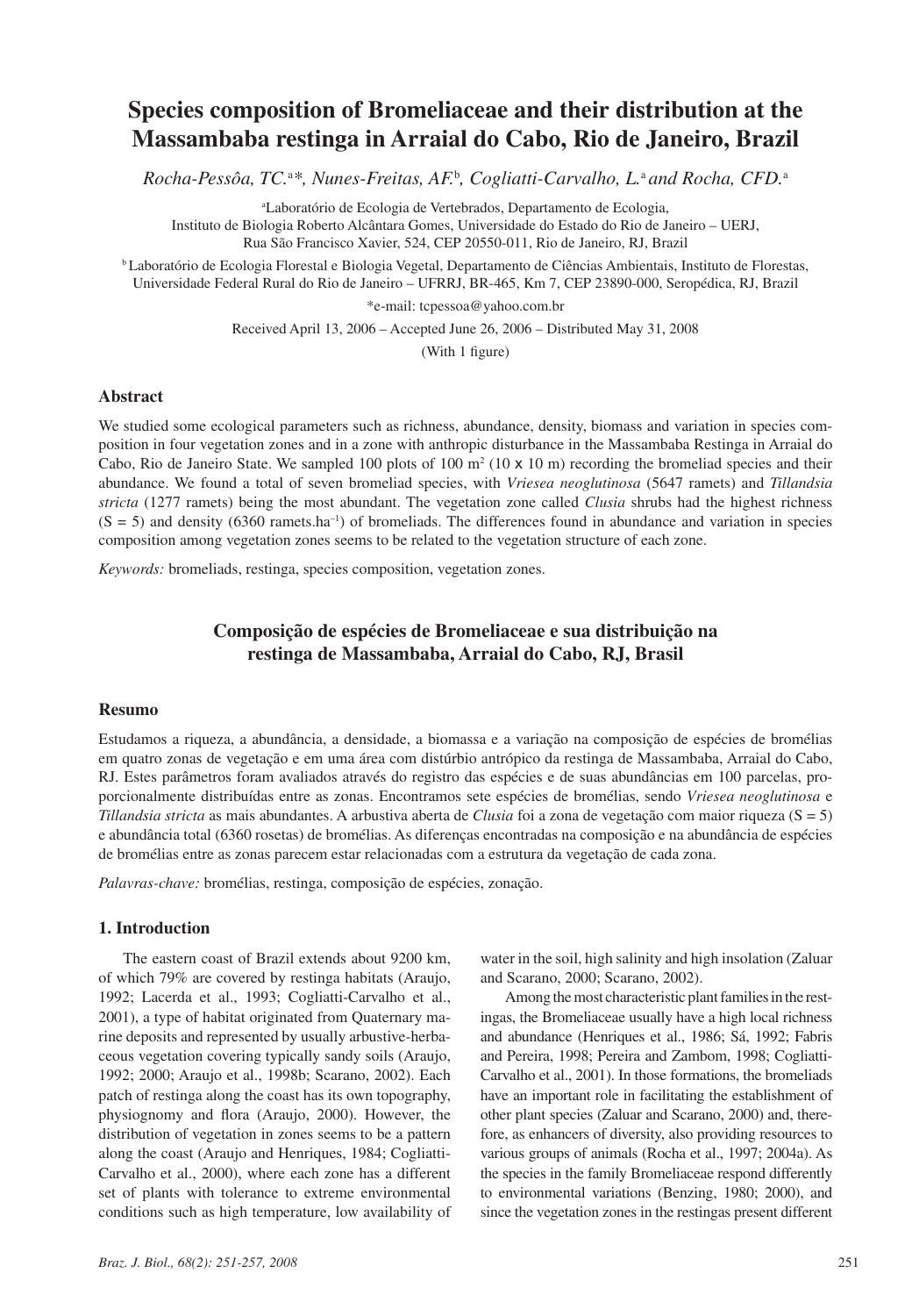environmental conditions (Freitas et al., 2000), we could expect that different species found in that environment will not be homogeneously distributed among vegetation zones, with each zone instead presenting a distinct set of bromeliad species (Freitas et al., 2000).

The Massambaba restinga, located in the municipality of Arraial do Cabo on the northeastern coast of Rio de Janeiro state, used to be contiguous with the restingas of Praia Seca and Saquarema, and this whole system occupied an area that extended to the margins of the Araruama Lagoon (Araujo, 2000). The high rate of exploitation and the irregular soil occupation around the Área de Proteção Ambiental de Massambaba (Enviromental protection area of Massambaba) interrupted its connection with the adjacent restinga areas and with the Araruama lagoon (Leme, 1985; Rocha et al., 2003). Nowadays, the Massambaba restinga is restricted to the Área de Proteção Ambiental de Massambaba and a few preserved vegetation fragments near the locality of Figueiras. Thus, the knowledge about the species composition, richness and distribution of Bromeliaceae at the Massambaba restinga could be an additional element in behalf of the conservation of this restinga remnant.

In this study we evaluated the variation of ecological parameters in a bromeliad community occupying a fragment of the Massambaba restinga, aiming to answer the following questions: 1) which are the richness, species composition, density and biomass of bromeliads in the study area? 2) is there any variation in the ecological parameters of the Bromeliaceae community between the different vegetation zones at the Massambaba restinga? and 3) which parameters could explain the variations observed?

## **2. Material and Methods**

#### *2.1. Study area*

The study was carried out in March, 2000, in a restinga area adjacent to the Massambaba beach (22° 56' S and 42º 12' W), near the northern portion of the Área de Proteção Ambiental de Massambaba (APA de Massambaba), in the municipality of Arraial do Cabo, some 180 km east of Rio de Janeiro city.

The restinga of Massambaba is within the Cabo Frio Center of Plant Diversity, one of the 12 regions in Brazil considered as centers of diversity due to their peculiar vegetation and climate (Araujo, 1997; Araujo et al., 1998a). The region has a markedly seasonal climate, with annual rainfall of 800 mm and most of the rain falling during the summer, and mean annual temperature of 25 °C (Scarano, 2002).

In this region, the vegetation can be subdivided in four different zones: halophilous-psammophilous reptant (HPR); closed post-beach (CPB); open *Clusia* shrubland (OCS); and closed Myrtaceae shrubland (CMS), each of them characterized according to the general aspect of the vegetation and categorized following Araujo and Henriques (1984). Besides those vegetation zones, there is an extensive area with evidences of intense anthropic

disturbance, which is here denominated the anthropic zone (AZ). This zone, located between the dunes and the road, is dominated by grasses and was included in the present study due to the presence of bromeliads.

#### *2.2. Methodology*

In order to characterize the ecological parameters of richness, abundance, density, and biomass, and the variation in species composition of the bromeliad community at the study area, four transsections were realized perpendicularly to the beach, totaling 100 parcels of 100 m2 each. The transsections had different lengths and were distant 50 m or more from one another, with the parcels being 10m apart [for more details see Cogliatti-Carvalho et al. (2000) and Freitas et al. (2000)]. Within each parcel the bromeliad species were identified and the number of individual rosettes counted. To estimate the biomass per species, the wet mass of 20 rosettes of each species was taken with Pesola© spring balances (to the nearest g).

We calculated (for the area as a whole and for each of the vegetation zones) the richness (S), abundance (total number of individuals), total absolute density (TAD; rosettes.ha–1), total biomass, and biomass.ha–1. We also calculated for each species (for the area as a whole and for each of the vegetation zones), the absolute density  $(AD;$  in rosettes.ha<sup>-1</sup>), total biomass, and biomass.ha<sup>-1</sup>.

The variation in species composition among the different vegetation zones was determined through direct ordination of abundances of bromeliad species. The bromeliad abundance values at each of the vegetation zones were expressed as percentages for better visualization of the ordination patterns.

We compared the richness of the taxocenosis of Bromeliaceae from Massambaba with those of 16 other areas along the Brazilian coast for which data are available in the literature.

Voucher material was collected and identified, and housed at the herbarium of the Museu Nacional, Rio de Janeiro (MN).

### **3. Results**

We recorded seven species of Bromeliaceae belonging to six genera at the study area: *Aechmea lingulata*  (L.) Baker*, Billbergia amoena* (Lodd.) Lindl., *Bromelia antiacantha* Bertol., *Neoregelia cruenta* (Graham) L.B. Sm., *Tillandsia gardneri* Lindl., *T. stricta* Sol. and *Vriesea neoglutinosa* Mez (Table 1). Among the species sampled, *V. neoglutinosa* (5647 rosettes.ha–1) and *T. stricta* (1277 rosettes.ha<sup>-1</sup>) had the highest estimated densities, whereas *T*. gardneri had the lowest (4 rosettes.ha<sup>-1</sup>) (Table 1).

The open *Clusia* shrubland (OCS) was the vegetation zone with the highest species richness  $(S = 5)$ , the highest total bromeliad abundance (6360 rosettes), the highest estimated density (12000 rosettes.ha<sup>-1</sup>) and the highest estimated bromeliad biomass (8573 kg.ha<sup>-1</sup>), whereas the anthropic zone (AZ) had the lowest values for the above parameters (Table 2). At the HPR zone no bromeliads were found.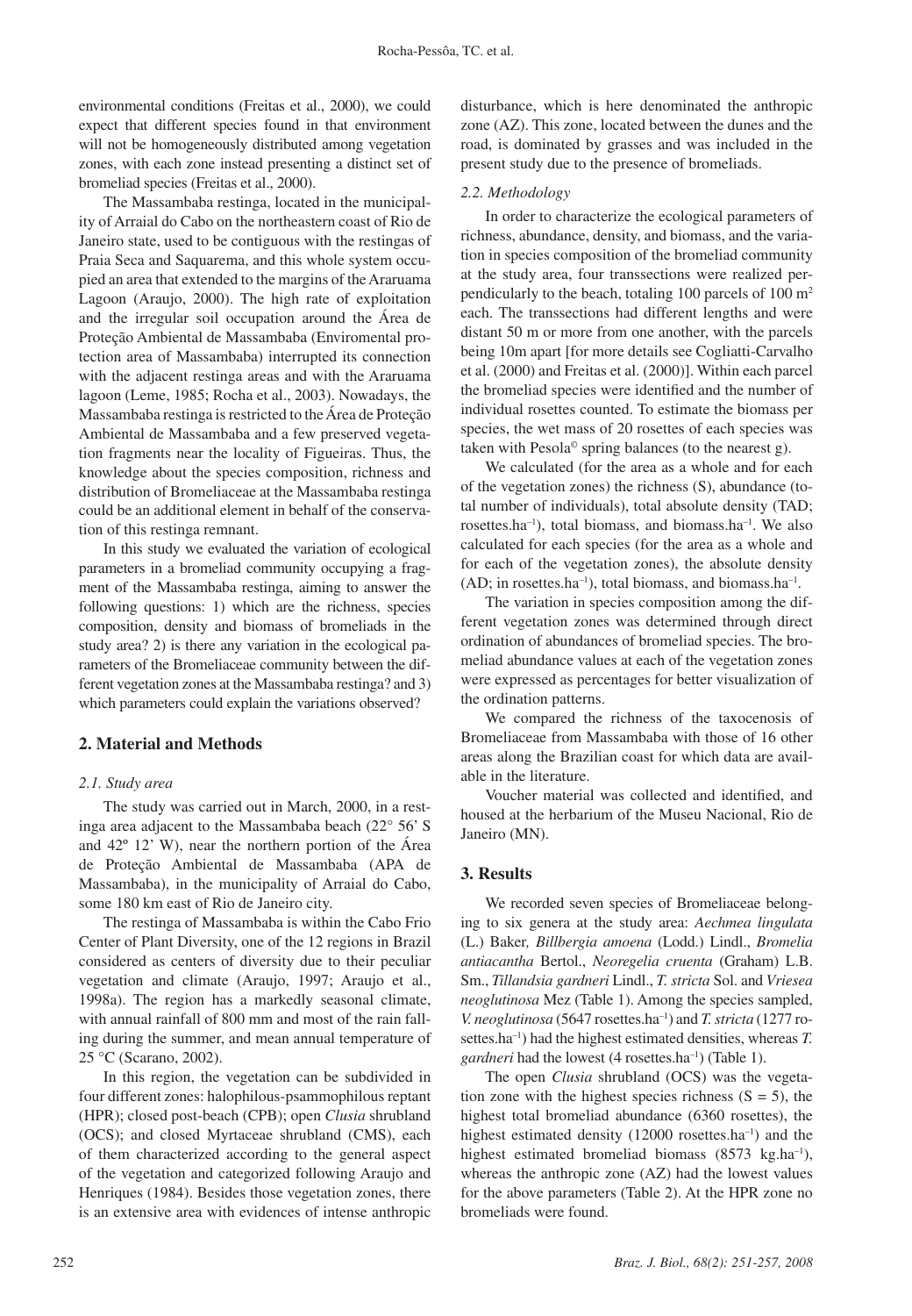Ordination of the bromeliad species at the study area, according to their abundances in a zonation gradient, extending from the zone closest to the sea (HPR) to that most distant from it (AZ), presented the following sequence of species: *Billbergia amoena, Bromelia antiacantha, Neoregelia cruenta, Tillandsia stricta, T. gardneri, Aechmea lingulata* and *Vriesea neoglutinosa* (Figure 1).

The values of bromeliad richness for the study area and for other restingas along the Brazilian coast are shown in Table 3.

## **4. Discussion**

In studies on the composition of plant species in Brazilian restinga habitats, the Bromeliaceae has been reported as one of the most representative families in terms of species richness (Henriques et al., 1986; Sá, 1992; Fabris and Pereira, 1998; Pereira and Zambom, 1998; Cogliatti-Carvalho et al. 2001). Araujo (2000) reported 28 bromeliad species for the restingas of the region of Cabo Frio. The Cabo Frio region is an extensive area that embraces all restingas from the Saquarema lagoon, in the municipal-

**Table 1.** Absolute density, mean biomass, and total biomass of species of Bromeliaceae at the Massambaba restinga, Arraial do Cabo, RJ.

| <b>Species</b>                              | <b>Absolute density</b> | Mean biomass (kg) | <b>Total biomass</b> |
|---------------------------------------------|-------------------------|-------------------|----------------------|
|                                             | $(ramets.ha^{-1})$      |                   | $(kg.ha^{-1})$       |
| Aechmea lingulata (L.) Baker                | 62                      | 0.53              | 33                   |
| Billbergia amoena (Lodd) Lindl.             | 324                     | 0.50              | 163                  |
| <i>Bromelia antiacantha Bertol.</i>         | 110                     | 1.03              | 113                  |
| <i>Neoregelia cruenta</i> (Graham) L.B. Sm. | 332                     | 0.40              | 136                  |
| Tillandsia gardneri Lindl.                  | 4                       | 0.02              | 0.1                  |
| Tillandsia stricta Sol.                     | 12.77                   | 0.03              | 32                   |
| Vriesea neoglutinosa Mez                    | 5647                    | 0.72              | 4038                 |

**Table 2.** Species richness (S), total abundance (Ta), total absolute density (TAD; rosettes.ha<sup>-1</sup>) and total biomass (TB; in kg.ha–1) of bromeliads in each of the four vegetation zones and in the anthropic zone at the Massambaba restinga, Arraial do Cabo, RJ. HPR = Halophilous-Psammophilous Reptant; CPB = closed post-beach; OCS = open *Clusia* shrubland; CMS = closed Myrtaceae shrubland; and AZ = Anthropic zone.

| Zone       | Species richness $(S)$ | Ta   | $TAD$ (ramets.ha <sup>-1</sup> ) | Total biomass $(kg, ha^{-1})$ | Sampled area (ha) |
|------------|------------------------|------|----------------------------------|-------------------------------|-------------------|
| <b>HPR</b> |                        |      |                                  |                               | 0.10              |
| <b>CPB</b> |                        | 917  | 4168                             | 1695                          | 0.22              |
| OCS        |                        | 6360 | 12000                            | 8573                          | 0.53              |
| <b>CMS</b> |                        | 476  | 4327                             | 2041                          | 0.11              |
| AZ         |                        | 03   |                                  | 54                            | 0.04              |

**Table 3.** Species richness of Bromeliaceae in plant communities from different Brazilian restingas. (\*) total restinga area sampled equals 200 km (greatest extension of sampled coast) and encompasses several municipalities.

| <b>Restinga</b>                                      | <b>Municipality</b> |           | <b>State Richness</b> | <b>Source</b>                   |
|------------------------------------------------------|---------------------|-----------|-----------------------|---------------------------------|
| Praia da Princesa                                    | Maracanã            | PA        | 1                     | Bastos et al., 1995             |
| Parque Estadual das Dunas do Natal                   | Natal               | <b>RN</b> | $\overline{4}$        | Freire, 1990                    |
| Restingas of northeastern Bahia                      | *                   | BA        | 13                    | Pinto et al., 1984              |
| Dunas do Abaeté                                      | Salvador            | BA        | $\overline{4}$        | Britto et al., 1993             |
| Restinga do Pontal do Ipiranga                       | Linhares            | ES        | 5                     | Pereira et al., 1998            |
| Restinga de Interlagos                               | Vila Velha          | ES        | 10                    | Pereira and Zambom, 1998        |
| Restinga de Setiba                                   | Guarapari           | <b>ES</b> | 13                    | Cogliatti-Carvalho et al., 2000 |
| Restinga de Jurubatiba                               | Macaé, Carapebus,   | RJ        | 6                     | Araujo et al., 1998b            |
|                                                      | Ouissamã            |           |                       |                                 |
| Restinga de Jurubatiba                               | Macaé, Carapebus,   | <b>RJ</b> | 10                    | Freitas et al., 2000;           |
|                                                      | Ouissamã            |           |                       | Cogliatti-Carvalho et al., 2001 |
| Grussaí / Iquipari                                   | São João da Barra   | RJ.       | 5                     | Assumpção and Nascimento, 2000  |
| <i>Ipitangas</i>                                     | Saquarema           | RJ        | 23                    | Sá, 1992                        |
| Restinga da Barra de Maricá                          | Maricá              | RJ        | 6                     | Silva and Somner, 1984          |
| Restinga da Praia do Sul, Ilha Grande Angra dos Reis |                     | RJ        | 13                    | Araujoand Oliveira, 1988        |
| Restinga da Praia do Sul, Ilha Grande Angra dos Reis |                     | RJ        | 19                    | Rocha et al., 2000              |
| Praia do Ferrugem                                    | Garopaba            | <b>SC</b> | 8                     | Danilevicz et al., 1990         |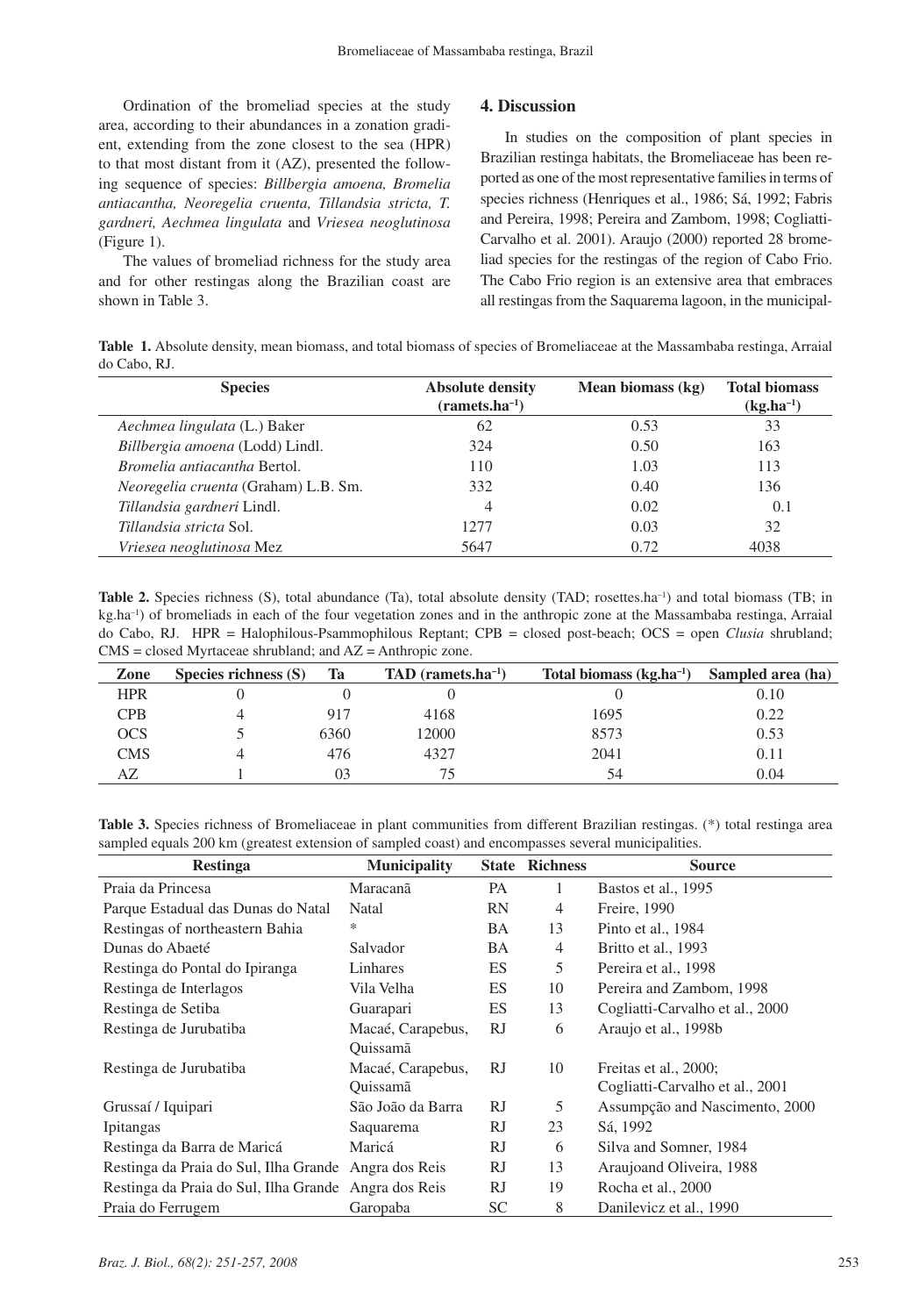

**Figure 1.** Direct ordenation bromeliad species at the Massambaba restinga according to the abundance of each of them at the four vegetation zones and at the anthropic zone. a) *Billbergia amoena;* b) *Bromelia antiacantha;* c) *Neoregelia cruenta;*  d) *Tillandsia stricta;* e) *T. gardneri;* f) *Aechmea lingulata* and g) *Vriesea neoglutinosa;* where: CPB = closed post-beach;  $OCS =$  open Clusia shrubland;  $CMS = closed Myrtaceae$  shrubland;  $AZ = Anthropic$  zone.

ity of Saquarema, to the Atalaia hill in the municipality of Arraial do Cabo (Araújo, 2000), and the Massambaba restinga is located within this region. The species richness (seven species) found at the study area is similar to local richness values reported for other brazilian restingas in other studies. The majority of those studies found a local bromeliad richness value between four and 14 species. The maximum local bromeliad richness value was found at the Ipitangas restinga, in Rio de Janeiro state, where 23 bromeliad species were found (Sá, 1992), whereas at the Praia da Princesa restinga, in Pará state, only one bromeliad species was found (Bastos et al., 1995). This variation in species richness and composition among different restinga habitats could be due to the differences in methodology used in the studies and to other factors such as sampling effort, evolutionary history (geology and biogeography), differences in vegetation zonation patterns, species-area relationship, degree of degradation of each restinga habitat (Rocha et al., 2003; 2004b), and the direct influence of adjacent habitats. However, the statistical analyses done in the present study suggested that the differences in bromeliad species richness among the restinga habitats are related to methodology and sampling effort, which varied greatly among the analyzed studies. The use of different methodologies can lead to different responses and interpretations of the same question (Magurran, 1988; Magnusson and Mourão, 2003), which can make the comparisons among studies difficult.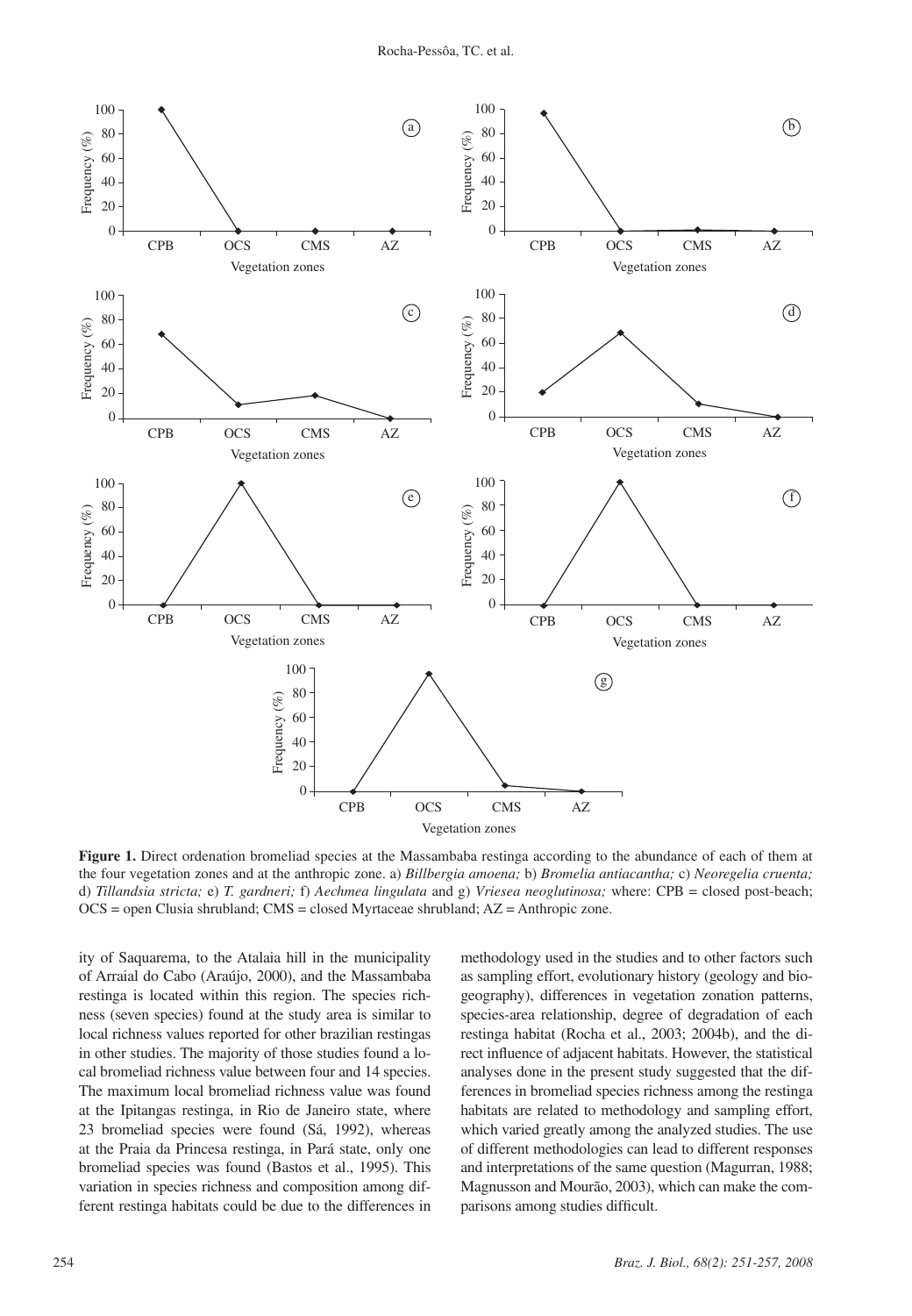*Vriesea neoglutinosa* and *V. procera* are almost identical species, which presents a problem for taxonomic identification. A specimen collected by us had an identification problem, and to solve this we opted to identify it as *V. neoglutinosa,* only because it is disseminated in the literature that *V. procera* does not occur in the restingas of Rio de Janeiro state (Araujo and Henriques, 1984; Araujo et al., 1998b; Araujo, 2000). The high degree of vegetative reproduction of *Vriesea neoglutinosa* and the consequent aggregated distribution pattern could explain the high local abundance of this species (Freitas et al., 2000).

*Bromelia antiacantha* occurs throughout the Rio de Janeiro coastline and is considered to be representative of the CPB community (Araujo and Oliveira, 1988; Silva and Oliveira, 1989; Araujo, 1992; 2000; Fabris and Pereira, 1998; Pereira et al., 1998; Pereira and Zambom, 1998). however, this species can be found, albeit at lower abundances, in other vegetation zones (Cogliatti-Carvalho et al., 2001). The presence of *B. antiacantha* at the CPB could be indicative of its tolerance to the high salinity characteristic of this vegetation zone (Cogliatti-Carvalho et al., 2001).

*Neoregelia cruenta* was the most abundant species at the CPB. The CPB is an arbustive zone considerably exposed to sunlight. Other studies of restinga plant communities reported the apparent high tolerance to sunlight of *N. cruenta* (Zaluar and Scarano, 2000; Cogliatti-Carvalho et al. 2001).

The rarity of *Tillandsia gardneri* in this restinga is similar to what has been found for this species at other restinga habitats (Cogliatti-Carvalho, 2003). That author analyzed the richness, distribution and abundance of bromeliad communities from 13 restinga habitats along the southern and northern brazilian coast, and found *T. gardneri* in only six restingas (Praia do Sul,  $RJ = 6$  ramets.ha<sup>-1</sup>; Grumari,  $RJ = 11$  ramets.ha<sup>-1</sup>; Maricá,  $RJ = 21$  ramets. ha<sup>-1</sup>; Massambaba, RJ = 4 ramets.ha<sup>-1</sup>; Jurubatiba,  $RJ = 120$  ramets.ha<sup>-1</sup>, and Setiba,  $ES = 58$  ramets.ha<sup>-1</sup>), and in all of them its abundance was low in comparison to other sympatric bromeliad species.

*Clusia hilariana* (Schltdl.) was reported as an important pioneer woody plant at the restinga de Jurubatiba, in Rio de Janeiro state (Zaluar and Scarano, 2000). Those authors suggested that *C. hilariana* favors the establishment of other species by providing a greater availability of nutrients, water on soil, microhabitats and reduction of daily sunlight variation and soil temperature in the "islands" of vegetation formed around it. This pioneer role played by *C. hilariana* can be occurring also at the Massambaba restinga, where vegetation "islands" formed around individuals of *Clusia* spp. have relative high richness and abundance of bromeliads. This agrees with the common idea that areas inside or at the edge of vegetation islands are the most suitable microhabitats for the establishment of bromeliad species (Freitas et al., 2000), similarly to what occurs with other plant species (Zaluar and Scarano, 2000; Zaluar, 2002).

The low richness and abundance of bromeliads at the anthropic zone compared to the less disturbed zones of the Massambaba restinga suggests that habitat degradation strongly reduces the local bromeliad diversity. In regenerated restinga habitats *V. neoglutinosa* appears to be the bromeliad species most tolerant to disturbance. The degradation of restinga habitats has been shown as an important cause of bromeliad diversity reduction and, generally, the reduction in species richness is directly proportional to the degree of habitat disturbance (Rocha et al., 2003; 2004b).

We conclude that, at the Massambaba restinga, the bromeliad species are not homogenously distributed along the vegetation zones, with their distribution differing along the restinga. The differences in the actual composition and abundance of bromeliad communities among the different vegetation zones appear to be related to differences in the structure of the zones, which favor the occurrence of more bromeliad species at more complex zones, due to the increased availability of microhabitats.

*Acknowledgements* — This study is a portion of the results of the Projeto Ecologia de Comunidades de Bromeliaceae de restingas, partially supported by CNPq (process N°. 477981/2003-8), developed inside the Programa de Ecologia, Conservação e Manejo de Ecossistemas do Sudeste Brasileiro of the Departamento de Ecologia, Instituto de Biologia, Universidade do Estado do Rio de Janeiro. We thank Helena. Bergallo for her helpful assistance in the statistics; and Davor Vircibradic for kindly revising the manuscript offering helpful suggestions. During the development of this study C.F.D. Rocha received research grants from the Conselho Nacional do Desenvolvimento Científico e Tecnológico – CNPq (Processo No. 307653/2003 - 0 and 477981/2003-8). T.C. Rocha-Pessôa received Master's scholarship found from CAPES (Coordenação de Aperfeiçoamento de Pessoal de Nível Superior), A. F. Nunes-Freitas and L. Cogliatti-Carvalho received PhD scholarship found from CNPq.

#### **References**

ARAUJO, DSD., 1992. Vegetation types of sandy coastal plains of tropical Brazil: a first approximation. In SEELIGER, U. (ed.), Coastal plant communities of Latin America. ACADEMIC PRESS, San Diego. p. 337-347

-, 1997. Cabo Frio Region. In DAVIES et al. (eds.), *Centres of plant diversity a guide and strategy for their conservation,*  WWF/ IUCN, OXFORD. vol. 3, p. 373-375.

-, 2000. *Análise florística e fitogeográfica das restingas do Estado do Rio de Janeiro*. (Tese de Doutorado) – Universidade Federal do Rio de Janeiro, Rio de Janeiro.

ARAUJO, DSD. and HENRIQUES, RPB., 1984. *Análise florística das restingas do Rio de Janeiro*, p. 159-193. In LACERDA, LD., ARAUJO, DSD., CERQUEIRA, R., and TURCQ, B., (orgs), Restingas: origem, estrutura e processos, CEUFF. Niterói, 475 p.

ARAUJO, DSD., LIMA, HC., FARAG, PRC., LOBÃO, AQ., SÁ, CFC. and KURTZ, BC., 1998a. O centro de diversidade vegetal de Cabo Frio: Levantamento preliminar da flora. In Anais do IV Simpósio de Ecossistemas Brasileiros, ACIESP, São Paulo. vol. 3, p. 147-157.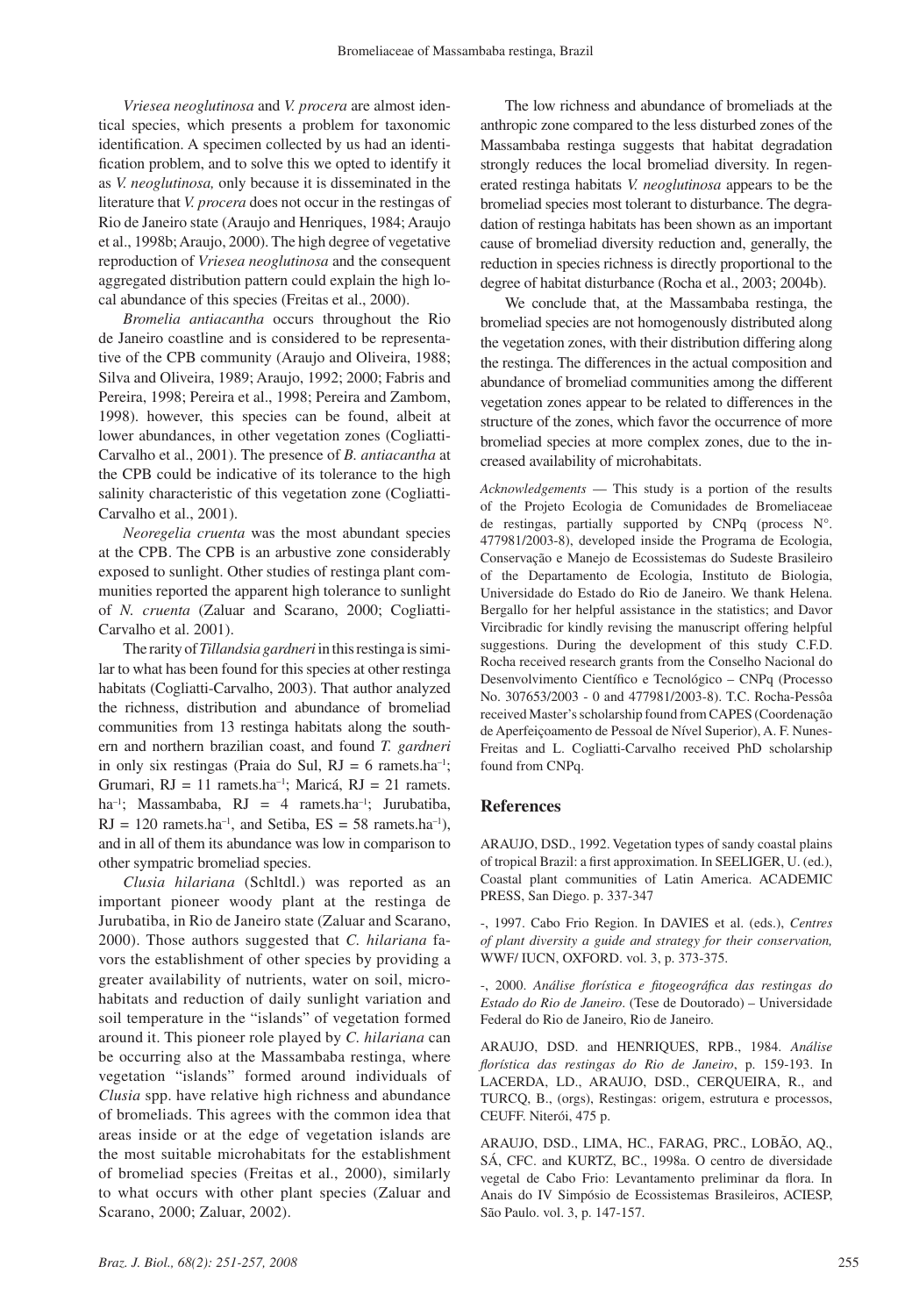ARAUJO, DSD and OLIVEIRA, RR., 1988. Reserva Biológica Estadual da Praia do Sul (Ilha Grande, Estado do Rio de Janeiro): Lista preliminar da flora. *Acta bot. brasil.,* vol. 1, no. 2, p. 83-94.

ARAUJO, DSD., SCARANO, FR., SÁ, CFC., KURTZ, BC., ZALUAR, HLT., MONTEZUMA, RCM. and OLIVEIRA, RC. 1998b. *Comunidades vegetais do Parque Nacional da Restinga de Jurubatiba*, In FA. ESTEVES (ed.), Ecologia das Lagoas Costeiras do Parque Nacional da Restinga de Jurubatiba e do município de Macaé (RJ), Universidade Federal do Rio de Janeiro. p. 39-62.

ASSUMPÇÃO, J. and, NASCIMENTO, MT., 2000. Estrutura e composição florística de quatro formações vegetais de restinga no complexo lagunar Grussaí/Iquipari, São João da Barra, RJ, Brasil. *Acta bot. brasil*. vol. 14, no. 3, p. 301-315.

BASTOS MNC., ROSARIO, CS. and LOBATO, LCB., 1995. Caracterização fitofisionômica da restinga de Algodoal - Maracanã, Pará, Brasil. *Bol. Mus. Paraense Emílio Goeldi. Série Botânica,* vol. 11, no. 2, p. 173-197.

BENZING, DH., 1980. The Biology of the Bromeliads. Mad River Press, Califórnia, p. 305.

-, 2000. Bromeliaceae: Profile of an Adaptive Radiation. Cambridge University Press, Cambridge, p. 690.

BRITTO IC., QUEIROZ, LP., GUEDES, MLS., OLIVEIRA, NC. and SILVA, LB., 1993. Flora fanerógama das dunas e lagoas do Abaeté, Salvador, Bahia. *Sitientibus,* vol. 11, p. 31-46.

COGLIATTI-CARVALHO, L., 2003. Bromeliaceae nas restingas da costa brasileira: Variação interhábitats na composição, riqueza e Diversidade de species, distribuição espacial e volume de água armazenado nas ramets. (Tese de Doutorado) – Universidade Federal do Rio de Janeiro, Rio de Janeiro.

COGLIATTI-CARVALHO, L., NUNES-FREITAS, AF., ROCHA-PESSÔA, T.C. and CFD. ROCHA., 2000. Parâmetros da Ecologia da comunidade de Bromeliaceae em cinco zonas de vegetação da restinga de Setiba, ES, In Anais do V Simpósio de Ecossistemas Brasileiros: Conservação, ACIESP, Vitória. vol. 3, p. 20-30.

COGLIATTI-CARVALHO, L., NUNES-FREITAS, AF., ROCHA, CFD. and VAN SLUYS, M., 2001. Variação na estrutura e composição de Bromeliaceae em cinco zonas de restinga no Parque Nacional da Restinga de Jurubatiba, Macaé, RJ. *Revta. brasil. bot*., vol. 24, no. 1, p. 1-9.

DANILEVICZ, E., JANKE, H. and PANKOWSKI, LHS., 1990. Florística e estrutura da comunidade herbácea e arbustiva da Praia do Ferrugem, Garopaba – SC. *Acta bot. brasil*. vol. 4, no. 2, p. 21-34.

FABRIS, LC., PEREIRA, OJ., 1998. *Florística da formação pós-praia, na Restinga do Parque Estadual Paulo César Vinha, Guarapari (ES),* In Anais do IV Simpósio de Ecossistemas Brasileiros, ACIESP. São Paulo. vol. 3, p. 165-176.

FREIRE, MSB., 1990. Levantamento florístico do Parque Estadual das Dunas do Natal. *Acta bot. brasil*. vol. 4, no. 2, p. 41-59.

FREITAS, AFN., COGLIATTI-CARVALHO, L., VAN SLUYS, M. and ROCHA, CFD., 2000. Distribuição espacial de bromélias na restinga de Jurubatiba, Macaé, RJ. *Acta bot. brasil*. vol. 14, no. 1, p. 175-180.

HENRIQUES, RPB., ARAUJO, DSD. and HAY, JD., 1986. Descrição e classificação dos tipos de vegetação da restinga de Carapebus, Rio de Janeiro. *Revta. brasil. bot.* vol. 9, p. 173-189.

LACERDA, LD., ARAUJO, DSD. and MACIEL, NC., 1993. *Dry coastal ecosystems of the tropical Brazilian coast*, In E. VAN DER MAAREL (ed.), Dry coastal-ecosystems: Africa, Asia, Oceania, Elsiever, Amsterdam. p. 477-493.

LEME, MC., 1985. *Bromeliáceas dos municípios de Cabo Frio e Arraial do Cabo*, RJ. Boletim FBCN, Rio de Janeiro, vol. 20, p. 57-67.

MAGNUSSON, WE. and MOURÃO, G., 2003. Estatística sem matemática. EDITORA PLANTA, Paraná, p. 125.

MAGURRAN, AE., 1988. *Ecological Diversity and Its Measurement*. University Press, Cambridge, p. 179.

PEREIRA, OJ., THOMAZ, LD. and ARAUJO, DSD. 1992. Fitossociologia da vegetação de ante dunas da restinga de Setiba/Guarapari e em Interlagos/Vila Velha, ES. *Bol. Mus. Biol. Mello Leitão,* vol. 1, p. 65-75.

PEREIRA, OJ., ASSIS, AM. and SOUZA, LD., 1998. Vegetação da Restinga de Pontal do Ipiranga, Município de Linhares (ES). In Anais do IV Simpósio de Ecossistemas Brasileiros, ACIESP, São Paulo. vol. 3, p. 117-128.

PEREIRA, OJ. and ZAMBOM, O., 1998. Composição florística da Restinga de Interlagos, Vila Velha (ES). In Anais do IV Simpósio de Ecossistemas Brasileiros, ACIESP, São Paulo. vol. 3, p. 129-157

PINTO, GCP., BAUTISTA, HP. and FERREIRA, JCA., 1984. *A restinga do litoral nordeste do Estado da Bahia*, p. 195-216. In LACERDA, LD., ARAUJO, DSD., CERQUEIRA, R. and TURCQ, B. (orgs), Restingas: origem, estrutura e processos, CEUFF. Niterói, 475 p.

ROCHA, CFD., COGLIATTI-CARVALHO, L., ALMEIDA, DR. and NUNES-FREITAS, AF., 1997. Bromélias ampliadoras da biodiversidade. *Bromeliad*, vol. 4, no. 4, p. 7-10.

ROCHA, CFD., COGLIATTI-CARVALHO, L., NUNES-FREITAS, AF., ROCHA-PESSÔA, TC. and. ALMEIDA, DR., 2000. The bromeliad community of the Ilha Grande State Park, Rio de Janeiro State, southeastern Brazil: species richness and occurrence in an insular ecosystem. In Anais do V Simpósio de Ecossistemas Brasileiros, ACIESP, Vitória. vol. 3, p. 126-132.

ROCHA, CFD., BERGALLO, HG., ALVES, MAS. and VAN SLUYS, M., 2003. *A biodiversidade nos grandes remanescentes florestais do Estado do Rio de Janeiro e nas restingas da Mata Atlântica*. RiMa, São Carlos, 160 p.

ROCHA, CFD., COGLIATTI-CARVALHO, L., NUNES-FREITAS, AF., ROCHA-PESSÔA, TC., DIAS, AS., ARIANI, CV., and MORGADO, LN., 2004a. Conservando uma larga porção da diversidade biológica através da conservação de Bromeliaceae. *Vidália,* vol. 2, no. 1, p. 52-72.

ROCHA, CFD., NUNES-FREITAS, AF., COGLIATTI-CARVALHO, L., and ROCHA-PESSÔA, TC., 2004b. Habitat disturbance in the Brazilian coastal sand dune vegetation and related richness and diversity of bromeliad species. *Vidália,* vol. 2, no. 2, p. 52-72.

SÁ, CFC., 1992. *A vegetação da restinga de Ipitangas, reserva estadual de Jacarepiá, Saquarema (RJ): Fisionomia e listagem*